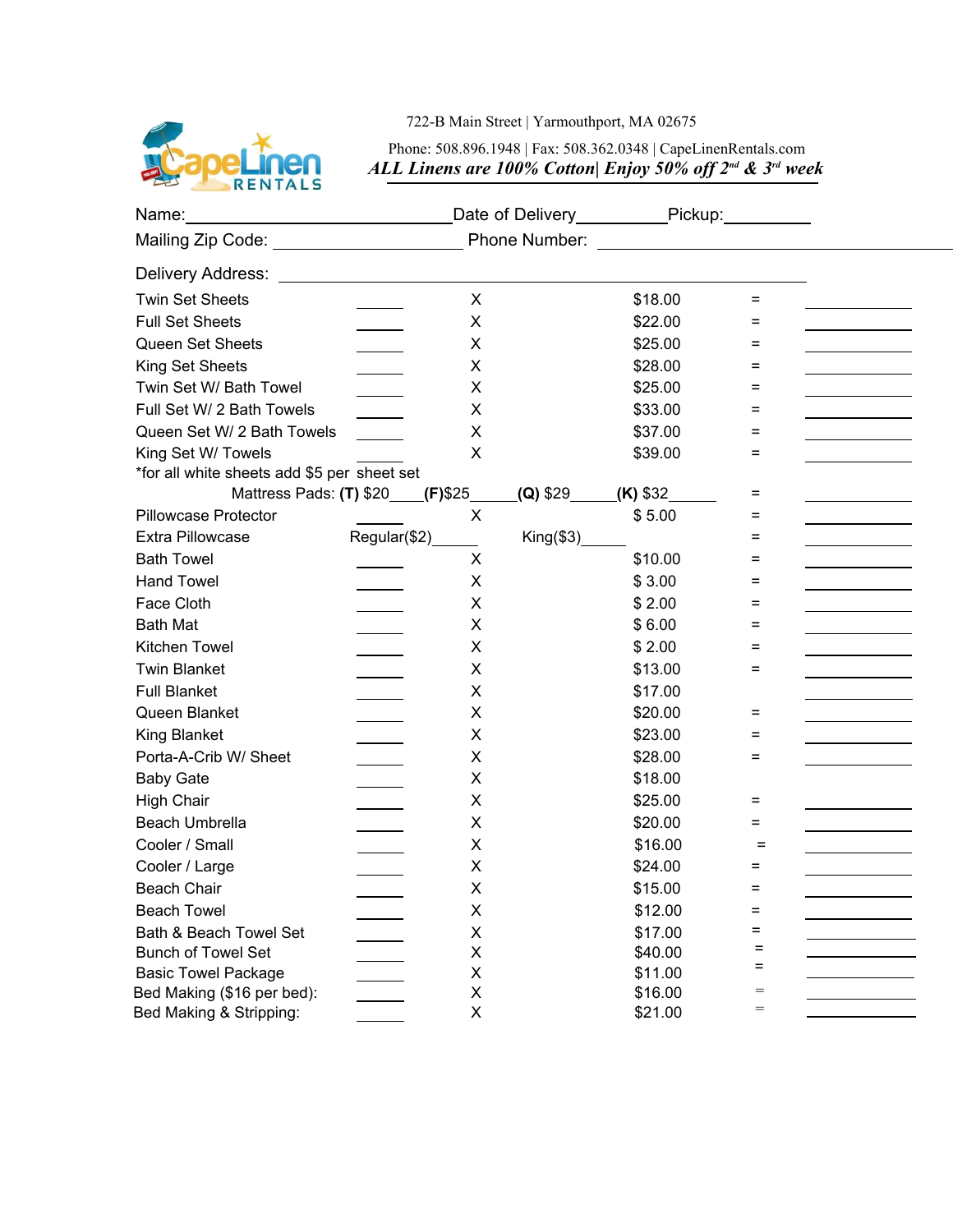## **PACKAGES:**

| <b>Basic Combo Package</b>      | $\pmb{\times}$ | \$98.00  | $=$      |         |  |
|---------------------------------|----------------|----------|----------|---------|--|
| 1-Queen Set                     |                |          |          |         |  |
| 2 Twin Sets                     |                |          |          |         |  |
| 4 Bath Towels                   |                |          |          |         |  |
| 4 Hand Towels                   |                |          |          |         |  |
| 4 Wash Cloths                   |                |          |          |         |  |
| 1-Bath Mat                      |                |          |          |         |  |
| <b>Ultimate Package</b>         | X              | \$161.00 | $=$      |         |  |
| 1-Queen Set                     |                |          |          |         |  |
| 2 Twin Sets                     |                |          |          |         |  |
| 4 Bath Towels                   |                |          |          |         |  |
| 4 Hand Towels                   |                |          |          |         |  |
| 4 Wash Cloths                   |                |          |          |         |  |
| 1-Bath Mat                      |                |          |          |         |  |
| 2 Beach Chairs                  |                |          |          |         |  |
| 4 Beach Towels                  |                |          |          |         |  |
|                                 |                |          |          | $aaa =$ |  |
| <b>Beach Package</b>            | X              | \$71.00  | Ξ        |         |  |
| 2 Beach Towels                  |                |          |          |         |  |
| 2 Beach Chairs                  |                |          |          |         |  |
| 1 Beach Umbrella                |                |          |          |         |  |
| 1 Small Cooler                  |                |          |          |         |  |
|                                 |                |          |          |         |  |
| <b>Baby Package</b>             | X              | \$62.00  | Ξ        |         |  |
| 1 High Chair                    |                |          |          |         |  |
| 1 Pack n' Play w/ crib sheet    |                |          |          |         |  |
| 1 Baby Gate                     |                |          |          |         |  |
|                                 |                |          |          |         |  |
| <b>Grand Towel Package</b>      | X              | \$20.00  | $\equiv$ |         |  |
| 1 Bath Towel                    |                |          |          |         |  |
| 1 Hand Towel                    |                |          |          |         |  |
| 1 Face Cloth                    |                |          |          |         |  |
| 1 Beach Towel                   |                |          |          |         |  |
|                                 |                |          |          |         |  |
|                                 |                |          |          |         |  |
| <b>Bed &amp; Bath Packages:</b> |                |          |          |         |  |
| (Twin Package)                  | X              | \$29.00  | $\equiv$ |         |  |
| 1 Twin Sheet Set                |                |          |          |         |  |
| 1 Bath Towel                    |                |          |          |         |  |
| 1 Hand Towel                    |                |          |          |         |  |
| 1 Face Cloth                    |                |          |          |         |  |
|                                 |                |          |          |         |  |
| (Full Package)                  | X              | \$43.00  | $\equiv$ |         |  |
| 1 Full Sheet Set                |                |          |          |         |  |
| 2 Bath Towels                   |                |          |          |         |  |
| 2 Hand Towels                   |                |          |          |         |  |
| 2 Face Cloths                   |                |          |          |         |  |
|                                 |                |          |          |         |  |